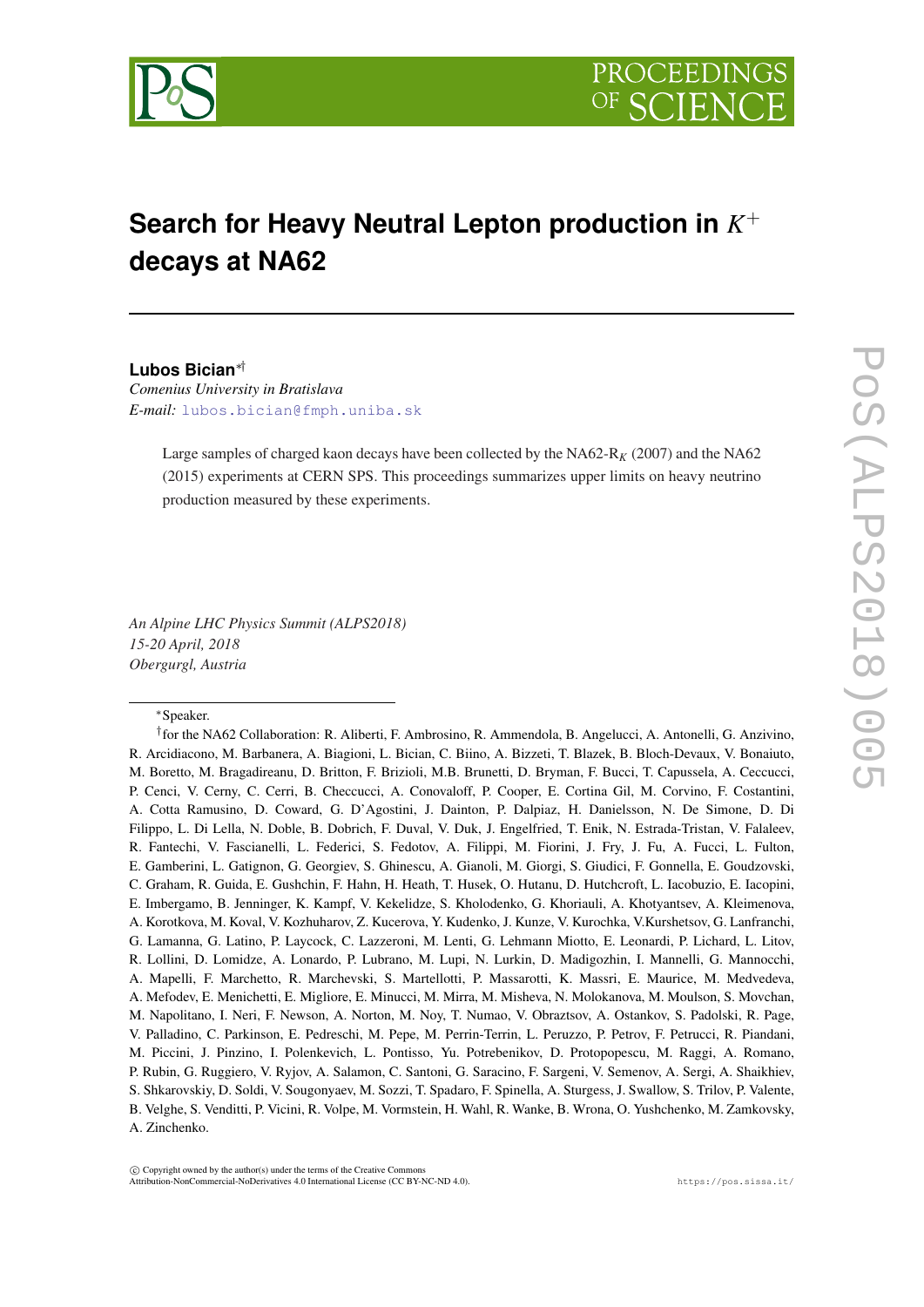# <span id="page-1-0"></span>1. Introduction

The Standard Model (SM) of particle physics [[1](#page-4-0), [2,](#page-4-0) [3\]](#page-4-0) does not describe the phenomenon of neutrino oscillations [[4,](#page-4-0) [5\]](#page-4-0) because neutrinos are strictly massless in the SM and therefore do not oscillate. One of the extensions of the SM, capable of accommodating non-zero SM neutrino masses, is the Neutrino Minimal Standard Model [[6](#page-4-0)] (νMSM). In this model, three sterile massive right-handed neutrinos are added to the SM. The lightest  $(\mathcal{O}(1 \text{keV}/c^2))$  of the sterile neutrinos serves as a dark matter candidate, while the other two  $(\mathscr{O}(1{\rm GeV}/c^2))$  generate SM neutrino masses via the see-saw mechanism [[7](#page-4-0)]. The νMSM introduces additional CPV phases which could explain the observed baryon asymmetry of the Universe.

Due to the mixing between Heavy Neutral Leptons (HNLs) and SM neutrinos, HNLs could be produced in meson decays such as  $K^+ \to l^+N$  ( $l = e, \mu$ ). The branching fraction of the production processes  $K^+ \to l^+N$  can be expressed in terms of the branching fraction of the SM  $K^+ \to l^+ \nu_l$  $(K<sub>l2</sub>)$  decays using kinematic factor  $\rho_l(m_N)$  accounting for the helicity suppression and phase space dependence on the HNL mass  $m_N$ , and the mixing parameter  $|U_{l4}|^2$ :

$$
\mathcal{B}(K^+ \to l^+N) = \mathcal{B}(K^+ \to l^+ \nu_l) \cdot \rho_l(m_N) \cdot |U_{l4}|^2. \tag{1.1}
$$

This proceedings describes two analyses performed at the NA62 experiment at CERN SPS. The analysis of the NA62-R<sub>K</sub> data aimed to observe HNL production in  $K^+ \to \mu^+ N$  decays in 2007 data [\[8\]](#page-4-0). The second analysis was carried out on 2015 dataset, searching for HNL production in both electron  $(K^+ \to e^+ N)$  and muon  $(K^+ \to \mu^+ N)$  channels [[9](#page-4-0)]. Results presented in this proceedings have been previously reported in [\[10](#page-4-0)].

# 2. Experimental Setup and Data Taking Conditions

# 2.1 NA62- $R_K$  Detector Setup

The NA62- $R_K$  detector setup was similar to the one used in the preceding NA48/2 experiment [[11,](#page-4-0) [12\]](#page-4-0) with several improvements and modifications. The NA62- $R_K$  beam with the momentum of  $(74.0 \pm 1.4)$  GeV/*c* was produced from the primary 400 GeV/*c* SPS protons. The possibility to use either separate  $K^+$  or  $K^-$  beams or simultaneous and collinear  $K^+$  and  $K^-$  beams was introduced as a part of the upgrade from the NA48/2 experiment to the NA62- $R_K$  experiment.

The NA62- $R_K$  beam was steered into a 114 m long evacuated cylindrical decay region. The downstream part of the vacuum tank was sealed from a helium tank at atmospheric pressure, in which a magnetic spectrometer consisting of four drift chambers (DCHs) and a dipole magnet were housed. The spectrometer was followed by a hodoscope (HOD) used in the online trigger system and as the offline time reference for the charged particles. A Liquid Krypton electromagnetic calorimeter (LKr) was placed downstream of the HOD detector. The LKr was followed by a muon detector (MUV) placed behind a 80 cm thick iron wall. HNL search on 2007 data sample was done only on the  $K^+$  sample.

#### 2.2 NA62 Detector Setup

The NA62 is the most recent kaon experiment at CERN SPS with the purpose of a precise measurement of  $\mathscr{B}(K^+ \to \pi^+ \nu \bar{\nu})$ . Compared to its predecessors, it has a significantly improved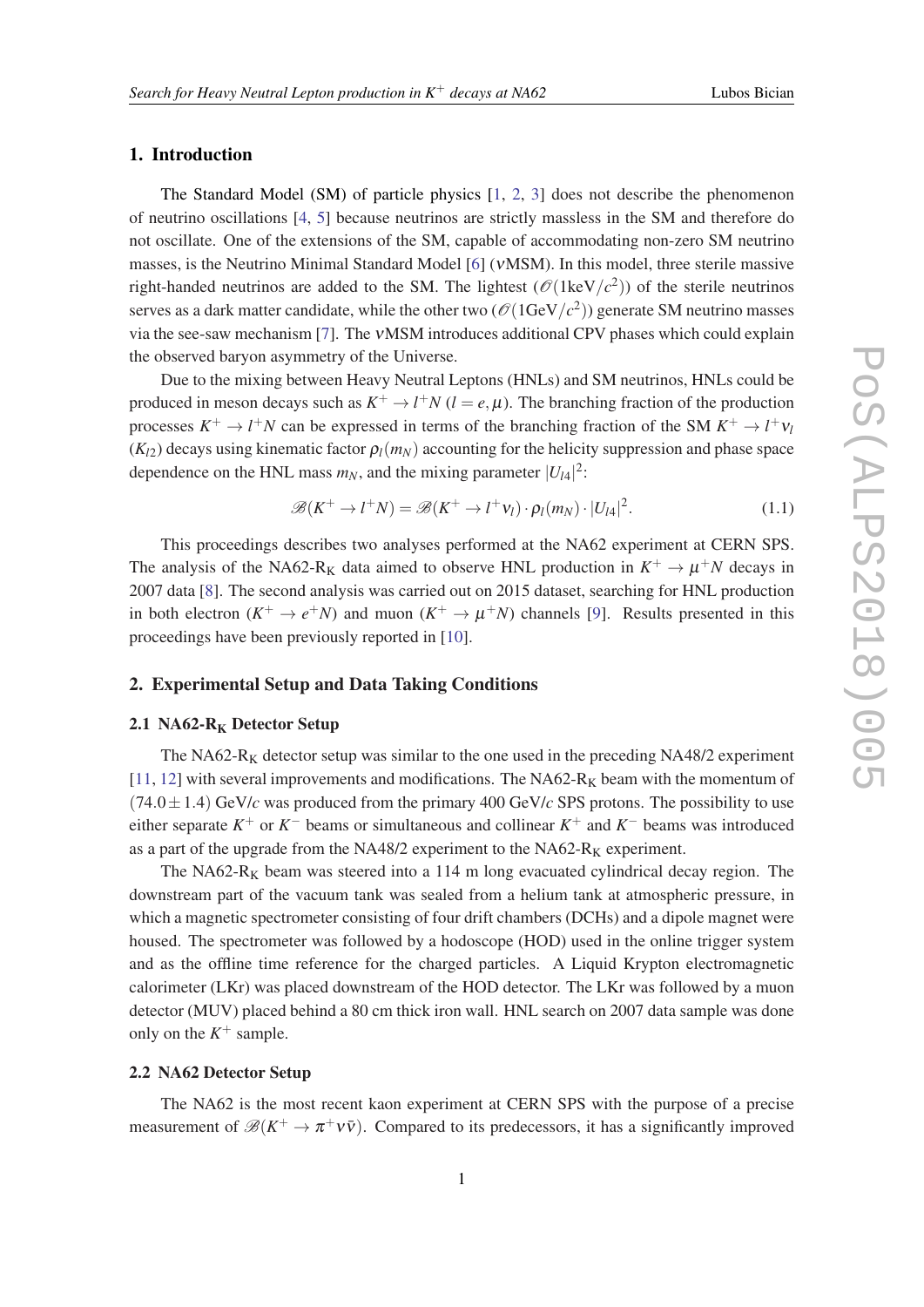detector design, shown in Fig. 1. The main improvements are the KTAG system used for positive



Figure 1: The NA62 detector layout.

identification of  $K^+$  in the beam (75.0 ± 1.0 GeV/*c*,  $\sim$  6%  $K^+$ ) with respect to other beam particles (mainly protons and pions) and the Gigatracker (GTK, not available in 2015) detector designed for precise beam momentum measurement. Other subdetectors involve magnetic spectrometer STRAW consisting of four chambers of drift tubes operating in vacuum, a system of photon vetoes LAV, LKr, IRC and SAC, a RICH detector and a muon veto system MUV. For detailed description of the NA62 detector, see [[13\]](#page-4-0).

# 3. Event selections and HNL searches

Since the HNL searches performed at the NA62- $R_K$  (2007 data) and NA62 (2015 data) used similar approaches, they will both be described side-by-side in this section.

### 3.1 Event Selections

The search for HNL produced in  $K^+ \to \mu^+ N$  decays in 2007 data is performed on the sample obtained at ∼ 10 times lower beam intensity compared to the preceding NA48/2 experiment in order to suppress accidental background and ensure high minimum bias trigger efficiency. The analysis requires one well reconstructed positive track identified as a muon using MUV hits.

The 2015 data analysis is performed on the minimum bias sample recorded during five days at  $\sim$  1% nominal NA62 beam intensity and searches for both the  $K^+ \to e^+ N$  and  $K^+ \to \mu^+ N$  decays. Electrons are identified using  $E/p$  cut and information from the RICH subdetector, where  $E$  is the LKr cluster energy and  $p$  is the downstream track momentum. Muon identification involves  $E/p$ cut and information from the MUV system. Several background contributions are suppressed using the LAV, SAC, IRC and CHANTI vetoes and by the positive identification of the decaying kaon in the KTAG.

# 3.2 Selected Samples and Heavy Neutrino Signal Searches

The variable scanned for HNL signal peaks is the missing mass  $m_{\text{miss}} = \sqrt{(P_K - P_l)^2} (l = e, \mu)$ , where  $P_K$  and  $P_l$  are kaon (nominal) and lepton four-momenta respectively. The regions scanned for peaks are  $m_{\rm miss} \in (300, 375)$  MeV/ $c^2$  (2007 analysis),  $m_{\rm miss} \in (170, 448)$  MeV/ $c^2$  (2015  $K^+ \to e^+ N$ analysis) and  $m_{\text{miss}} \in (250, 373) \text{ MeV}/c^2$  (2015  $K^+ \to \mu^+ N$  analysis). The step in the mass scan is chosen to be 1 MeV/*c* 2 and the half-width of the signal window is proportional to the HNL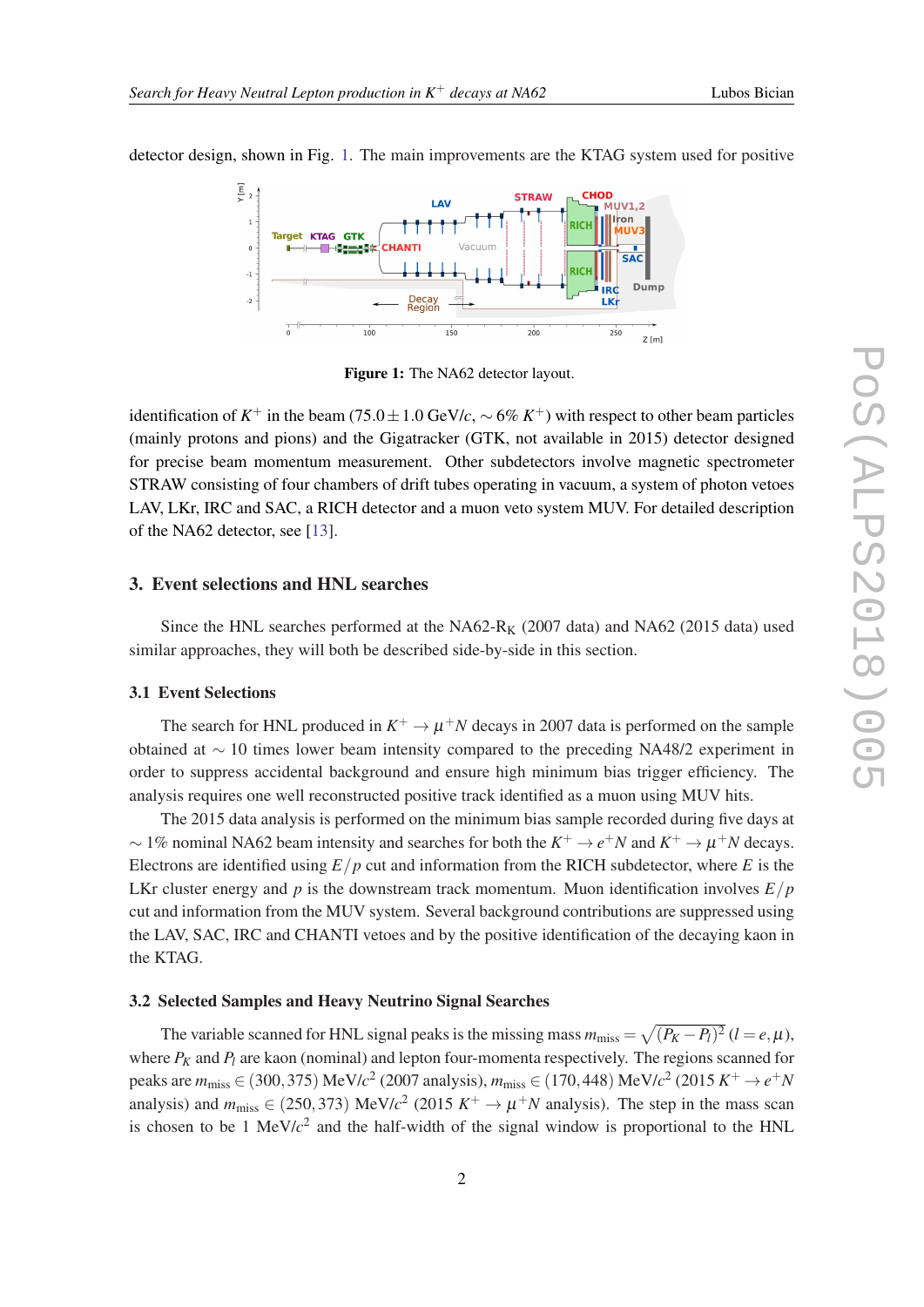

**Figure 2:** Missing mass distribution of the selected  $K_{\mu2}$  events and MC background estimates together with their errors for 2007 analysis (left), missing mass squared spectrum of the events passing  $K_{e2}$  selection from 2015 analysis (centre) and missing mass squared spectrum of the events passing *K*µ<sup>2</sup> selection from 2015 analysis (right). The arrows around the peaks at zero indicate  $K_{12}$  event candidates used for normalization, while the other pairs of arrows mark regions scanned for HNLs.

mass resolution  $\sigma_l$  evaluated using MC simulations. Missing mass (squared) plots obtained from 2007 and 2015 data are shown in Fig. 2. Total number of kaon decays, evaluated using the SM signal regions for  $K_{12}$  decays and the signal acceptance obtained from MC, are measured to be:  $N_K = (5.977 \pm 0.015) \times 10^7$  (2007 data),  $N_K^e = (3.00 \pm 0.11) \times 10^8$  (2015 data,  $K^+ \to e^+ \nu_e$ ) and  $N_K^{\mu} = (1.06 \pm 0.02) \times 10^8$  (2015 data,  $K^+ \to \mu^+ \nu_\mu$ ). Factor three difference between  $N_K^e$  and  $N_K^{\mu}$ in 2015 data originates from trigger downscaling.

No statistically significant HNL signal is observed and therefore only ULs at 90% CL on the number of signal events  $N_{\text{sig}}$  are determined for both analyses using the Rolke-López method [[14\]](#page-4-0). From the ULs on  $N_{\text{sig}}$ , ULs on the branching fractions of the  $K^+ \to l^+N$  decays are computed (see Fig. 3) using the HNL mass dependent acceptances and the numbers of kaon decays  $N_K$  and  $N_K^l$ mentioned above.



**Figure 3:** Left: ULs at 90% CL on  $\mathcal{B}(K^+ \to \mu^+ N)$  from 2007 analysis. Right: ULs at 90% CL on  $\mathscr{B}(K^+ \to e^+N)$  from 2015 analysis (top) and ULs at 90% CL on  $\mathscr{B}(K^+ \to \mu^+N)$  from 2015 analysis (bottom).

Upper limits on the  $\mathcal{B}(K^+ \to l^+N)$  are used together with Eq. ([1.1\)](#page-1-0) to determine ULs on the mixing parameters  $|U_{l4}|^2$ . The ULs on  $|U_{\mu 4}|^2$  and  $|U_{e4}|^2$  obtained from the NA62-R<sub>K</sub> and NA62